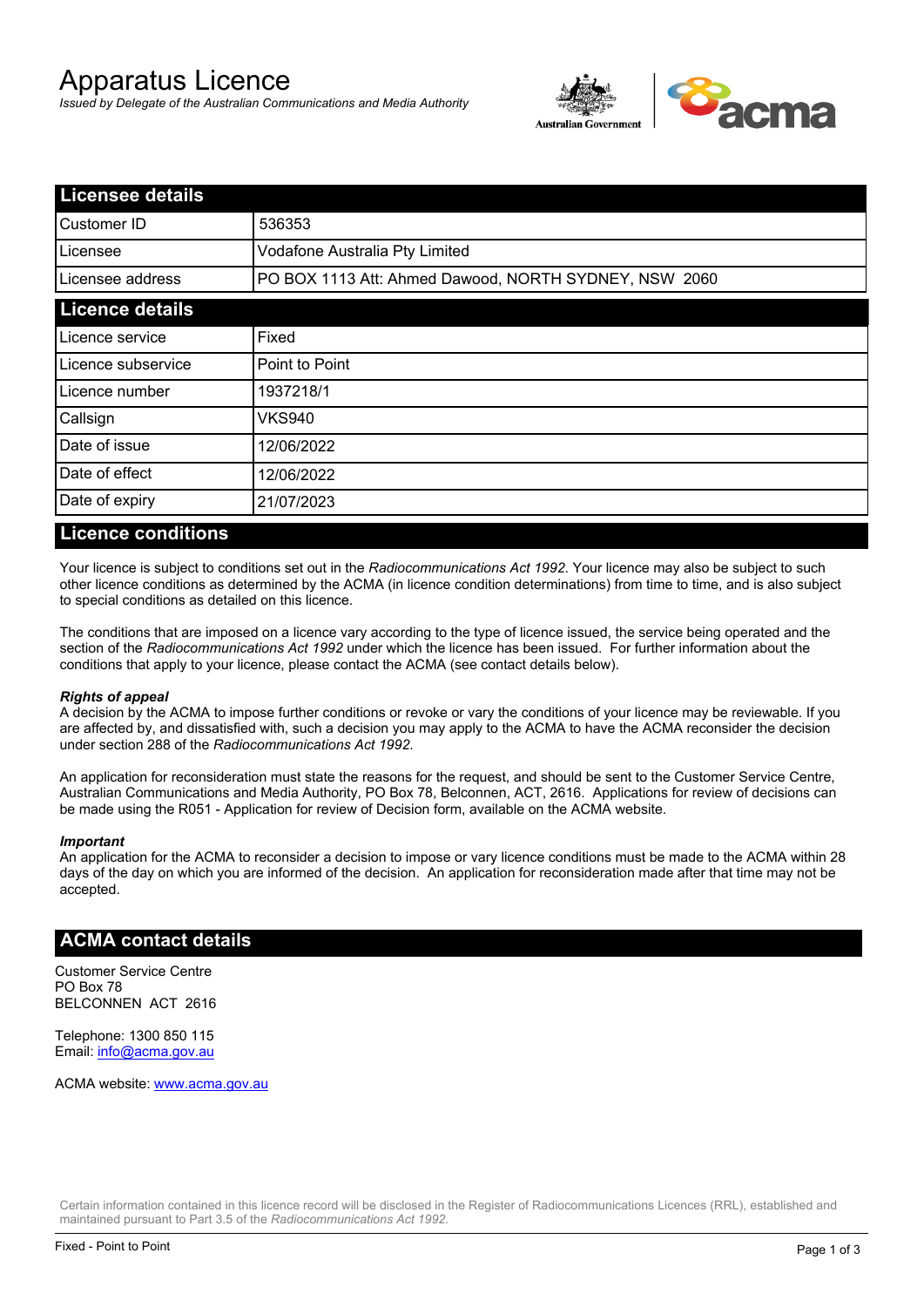# **Advisory Notes applying to licence no.: 1937218/1**

Conditions applicable to the operation of Point to Point station(s) authorised under this licence can be found in the Radiocommunications Licence Conditions (Apparatus Licence) Determination and the Radiocommunications Licence Conditions (Fixed Licence) Determination, the 'fixed licence lcd'. Copies of these determinations are available from the ACMA and from the ACMA home page (www.acma.gov.au).